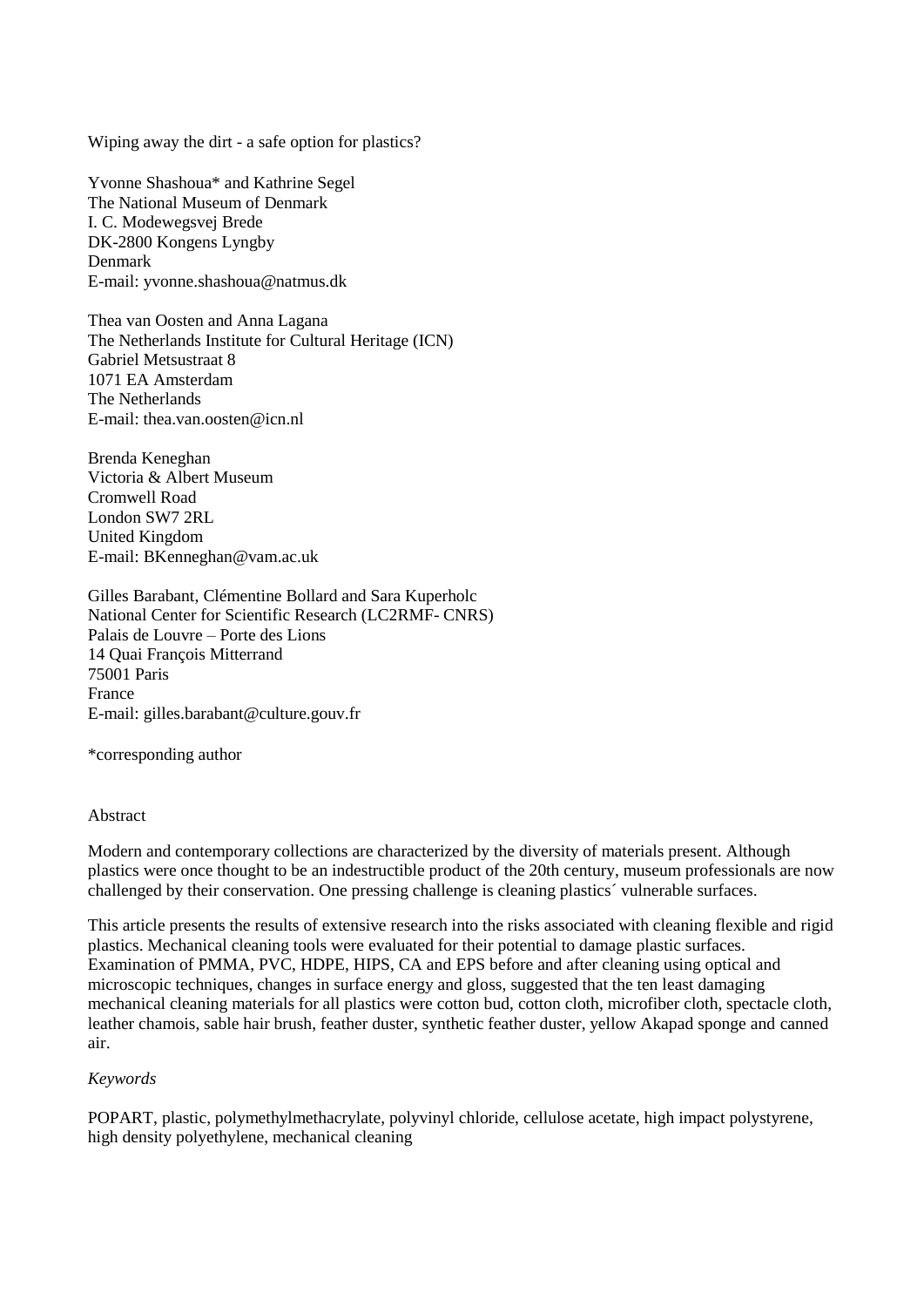## Introduction

Surveys of the condition of plastics conducted in museums conclude that 75 % of collections require cleaning (Shashoua and Ward, 1995). Oily fingerprints, carbonaceous dirt and crystalline degradation products on museum objects or artworks compromise their significances, chemical stabilities and other values. Despite the high demand, few conservation cleaning treatments for plastics have been established because of the fear of damaging them mechanically or chemically. In theory, plastics with a glass transition temperature close to ambient, particularly polyethylene and plasticized polyvinylchloride, risk abrasion from contact with brushes, cloths and sponges. Solvents and detergents are known to extract additives from and migrate into flexible plastics and can induce environmental stress cracking in rigid plastics including polystyrene and polymethylmethacrylate.

As part of the EU 7<sup>th</sup> Framework Programme project POPART (Preservation of Plastic ARTefacts in museums), an exhaustive evaluation of mechanical, aqueous and non-aqueous cleaning techniques for their effectiveness at removing soil and effect on stability of plastics started in 2009 and will conclude with the publication of guidelines for cleaning in 2012.

Of the various techniques used to clean plastics, mechanical cleaning in the absence of aqueous cleaning agents or solvents is generally considered that offering the lowest risk of inducing permanent damage and therefore was the starting point. This paper discusses the evaluation of mechanical cleaning model samples of polymethylmethacrylate (PMMA), plasticized polyvinylchloride (PVC), high density polyethylene (HDPE), high impact polystyrene both cast and extruded (HIPS and EPS respectively) and cellulose acetate (CA). These plastics were selected for investigation because although they are well represented in museum collections and often require cleaning, cleaning procedures for them are lacking.

## Experimental

## *Model plastics*

Initial mechanical cleaning trials were conducted on new, colourless and transparent or pearlescent model plastics to investigate whether cleaning materials in the absence of aqueous or solvent-based cleaning agents damaged substrates. Uncoloured PMMA, PVC, HDPE, HIPS, EPS and CA were selected to exclude the influence of fillers and pigments on cleaning. All plastics were supplied in a thickness of 0.2 cm except for PVC (0.03 cm) and CA (0.04 cm). Plastics were supplied with protective films on both sides, with the exceptions of HDPE, PVC, EPS and CA and cut to the required size. Protective film was removed immediately prior to cleaning. Only ten cleaning materials were tested on CA, as this material was added to the project later than the others. The ten cleaning materials tested on CA were those which had caused least damage to the other five plastics.

#### *Cleaning materials and techniques*

Published literature and informal enquiries about industrial and conservation cleaning were used to select approximately 40 cleaning materials. Twenty-two complied with health and safety requirements, were available in all nine POPART partner countries and were investigated. They comprised cotton bud, cotton cloth, microfiber cloth, spectacle cloth, paper tissue, paper cloth, lens paper, leather and synthetic chamois, goat and sable hair brushes, nylon toothbrush, white and yellow Akapad sponges (formerly known as Wishab), natural latex and synthetic rubber make-up sponges, polyurethane ester cleaning sponge (Scotch-Brite) and melamine formaldehyde resin sponge (Duzzit), natural and synthetic feather dusters, canned and compressed air (Figure 1 and Table 1).

From literature and discussion with experienced conservators it was clear that mechanical action was applied either in linear or circular directions and therefore both were investigated. Though for CA only linear rubs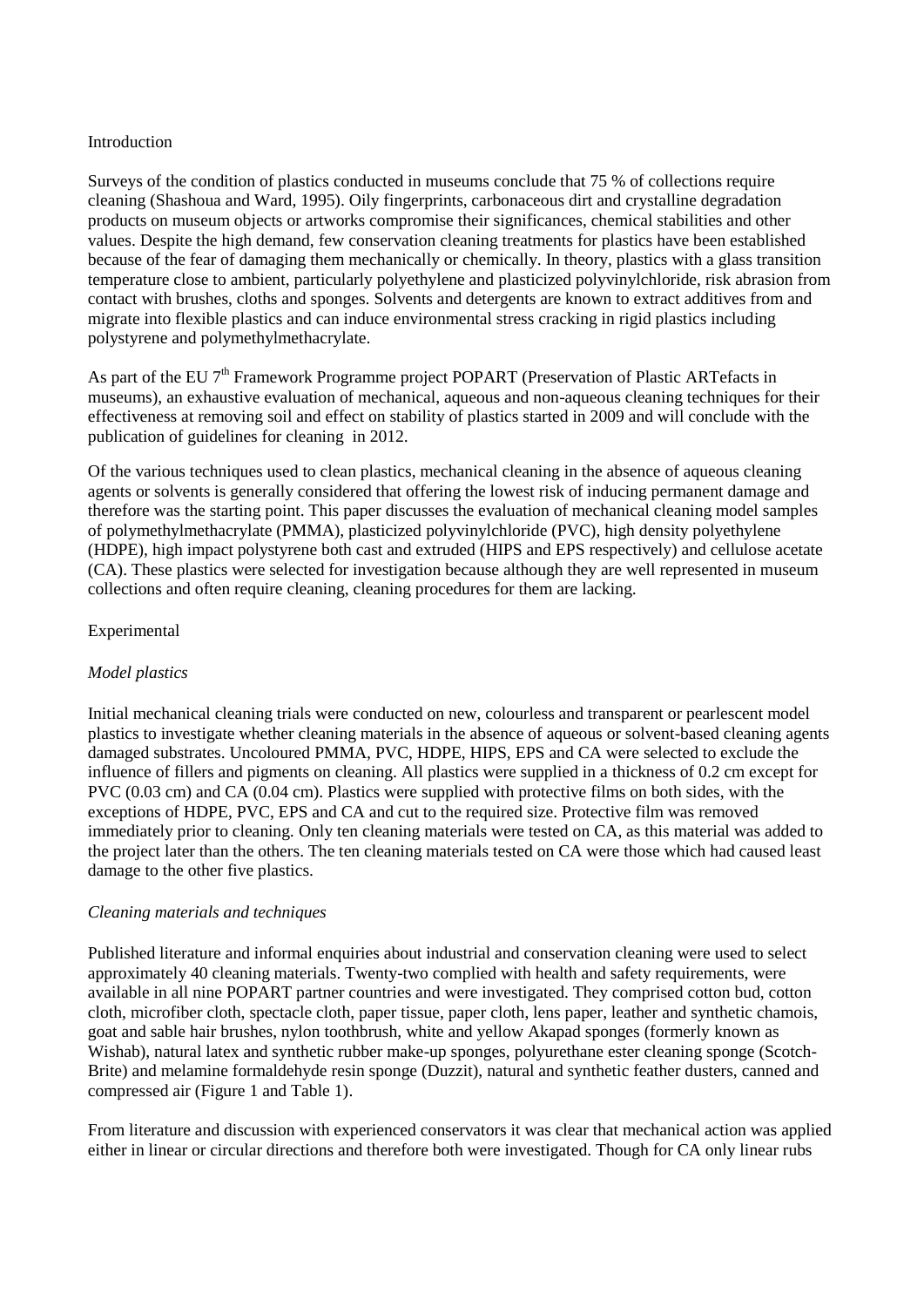were applied. An attempt was made to quantify the force applied when cleaning by applying materials to a sample placed on a top pan balance and recording the weight applied. Weights varied from 10 g for brushes and dusters to 40 g for cloths and sponges with an error of  $\pm 10$  g. Because the measurements were unstable and because the actual area of the cleaning material in contact with the surface should be included in any calculations of force, quantification was abandoned.

Samples were cut to size (4.5 cm x 13 cm). Cleaning was conducted on the same side of each model plastic, since initial testing had revealed minor differences in gloss and contact angle between the two sides. Two areas measuring 3cm x 4cm were marked in the centre of each plastic to avoid unevenness or stress at the cut edges. Five linear rubs were applied to the upper areas with each cleaning material and five circular rubs were applied to the lower areas. Dust was present at surfaces immediately after cleaning either due to static electricity or plasticizer at surfaces. To minimize contamination, samples were placed in a covered box immediately after cleaning.

In addition to the 22 cleaning materials, cleaning with dry-ice was also tested. Dry-ice is solid carbon dioxide at -79 $\degree$ C. Carbon dioxide in snow form was applied to model plastics with a spray pistol attached to a compressor. The advantage of cleaning with dry-ice is that it sublimes immediately on making contact with warmer surfaces. This means that surfaces never become moist unlike with water or solvents. Cleaning was carried out by an employee from the company LTL Dry Ice APS and 'rubs' were only applied in one direction. Dry-ice cleaning was not conducted on CA.

Evaluation of changes induced by mechanical cleaning

The techniques used to examine model plastics before and after mechanical cleaning were visual appearance, gloss, contact angle and percentage area scratched.

## *Visual appearance*

Visual examination before and after cleaning was used to determine mainly whether the procedure had either introduced scratches or deposited residues. The cleaned area was compared with non-cleaned surfaces of the same plastic. Any changes visible to the naked eye were documented in an Excel database and colour coded to indicate the type of change.

## *Contact angle*

Changes in surface energies of model plastics induced by cleaning were likely to be caused by contamination from residues of cleaning agents or surface damage such as scratches. They were quantified using changes in contact angle formed between a droplet of distilled water on surfaces of model plastics (Figure 2). Water (25 µL) was applied by syringe and a simple, low-cost Veho VMS-004 Discovery Deluxe USB microscope, used at 400 times magnification was used to photograph the process. Contact angles were determined by analyzing photographs with the Micro Capture software supplied with the USB microscope. To minimize the influence of static electricity developed during cleaning on the contact angle, particularly on HIPS and EPS, measurements were made 24 hours after cleaning. Contact angles were made in triplicate and the mean angle calculated.

## *Percentage area scratched*

Photomicrographs were taken using a Carl Zeiss Jena NEOPHOTO 32 Large incident Camera Microscope in dark field. Magnification of the objective was x 3.2 and of the lens x 8. Photographs were taken with an InfinityX camera from Delta Pix and an area measuring 1280 pixel x 1024 pixel manipulated using DpxViewPro from Delta Pix.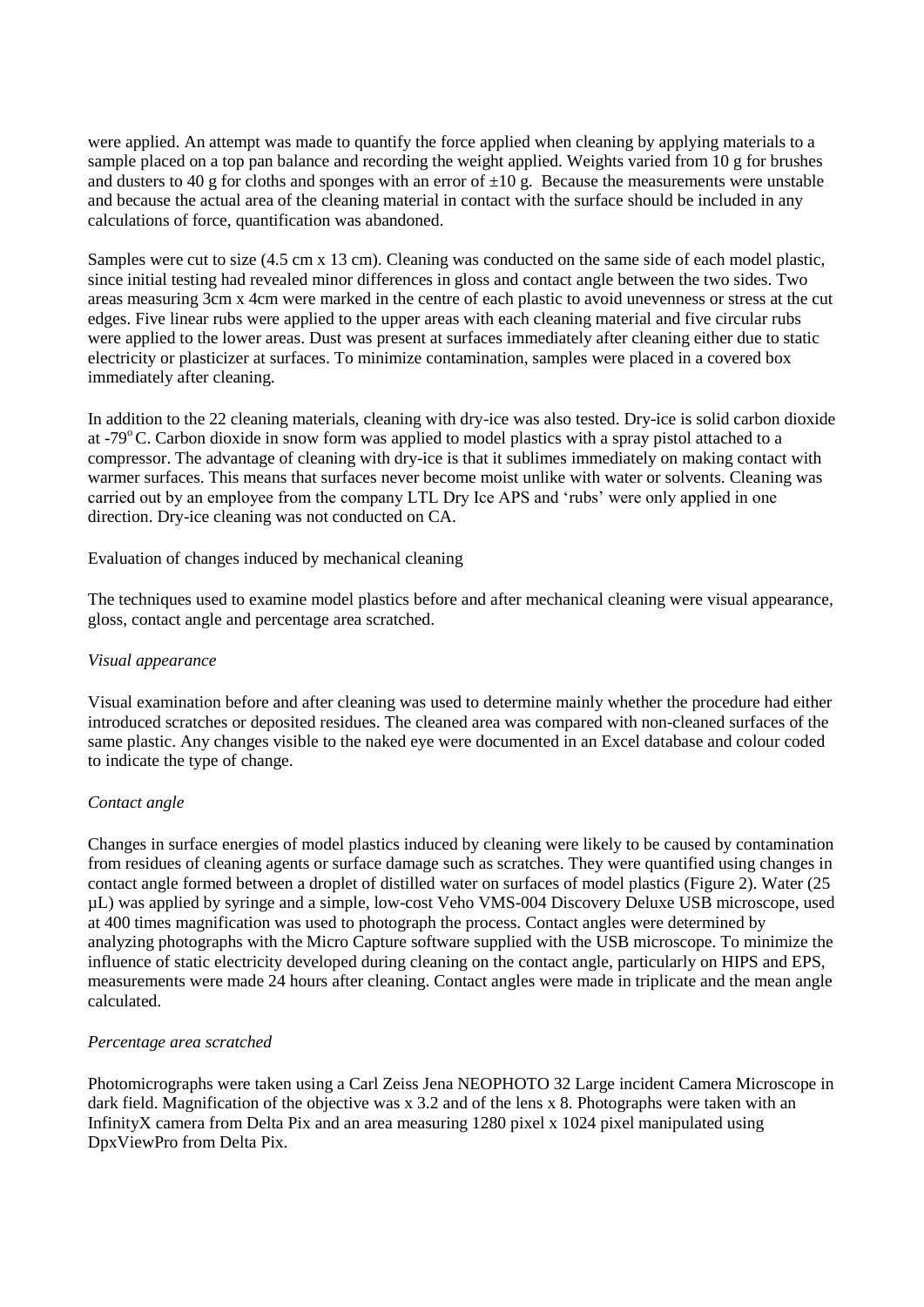Photomicrographs were examined for scratches which were coloured falsely using imaging program Adobe Photoshop with a chosen line width of 2 units. Images were converted to black and white with Image-J free computer software (www.rsbweb.nih.gov/ij) and binary threshold used to calculate the percentage area scratched (Figure 3). The process was repeated in two areas and an average value calculated.

## *Gloss*

Gloss is the ability of a surface to reflect specular light. Materials with smooth surfaces appear highly reflective (glossy), while very rough surfaces reflect no specular light and therefore appear matt.

Gloss of test substrates before and after cleaning was determined using a Minolta multi-gloss 268 reflectometer. The instrument was calibrated to 100 gloss units using the standard black glass tile supplied with the instrument. Calibration was repeated every 10 minutes during measuring. It was possible to determine gloss at angles of illumination of 20°, 60° and 85°. It is recommended that poorly reflective surfaces are examined at 85°, semi-glossy surfaces should be examined at 60° and highly reflective surfaces at 20° (Minolta, 2009).

Because the test substrates were transparent and therefore likely to exhibit multiple reflections from internal surfaces, a grey, matt card was placed directly under them in an attempt to reduce extraneous reflections. The measuring area of the Minolta mini-gloss 268 was approximately 1.5 cm x 1.5 cm. For PMMA, PVC, HIPS and CA all gloss measurements on new test substrates were greater than 100 gloss units which can be attributed to the presence of multiple reflections in the bulk of the plastics. The grey matt card placed underneath the test substrates was replaced with both black and white cards in an attempt to reduce reflection from the lower surfaces. For the two opaque plastics HDPE and EPS all gloss measurements on new substrates were smaller than 100 gloss units. The standard deviation between measurements was calculated from the percentage gloss determined at 20 different positions on a new plastic films and sheets. For all plastics except PVC the error was found to be  $\pm 2$  gloss units. After cleaning of each test area, three repeat measurements were made and the mean calculated. Only gloss measured at 60° were used in calculations because they showed lower variance than 20° and 85°.

#### Results and discussion

## *Visual appearance*

In general, scratches were visible after mechanical cleaning of HIPS, HDPE and PMMA but not of PVC, CA or EPS. Duzzit and Scotch Brite sponges left deep scratches on surfaces. Synthetic leather chamois as well as all paper based products such as the paper cloth, paper tissue and lens paper left visible scratches on HDPE and HIPS.

Although no scratches were visible with the naked eye on model plastics after cleaning with cotton bud, spectacle and microfiber cloth, leather chamois, sable and goat hair brushes, natural latex make-up sponge, natural and synthetic feather dusters, all cleaning materials induced microscopic scratches on all plastics with the exception of canned and compressed air. Residues were left by synthetic leather chamois, synthetic rubber sponge and both Akapad sponges on all plastics. Akapad sponges left crumbs at surfaces. They were removed as far as possible with canned air thus avoiding making contact with surfaces with another cleaning material. Residues left by synthetic leather chamois and synthetic rubber sponge could not be removed with canned air.

None of the cleaning materials made visible scratches on PVC, but micro scratching was observed under the microscope at a magnification of x25. The scratches in PVC disappeared after approximately one month which may be attributed to migration of plasticizer to surfaces which filled them. Only ten cleaning materials were tested on CA, as this material was added to the project later than the others. None left visible signs. The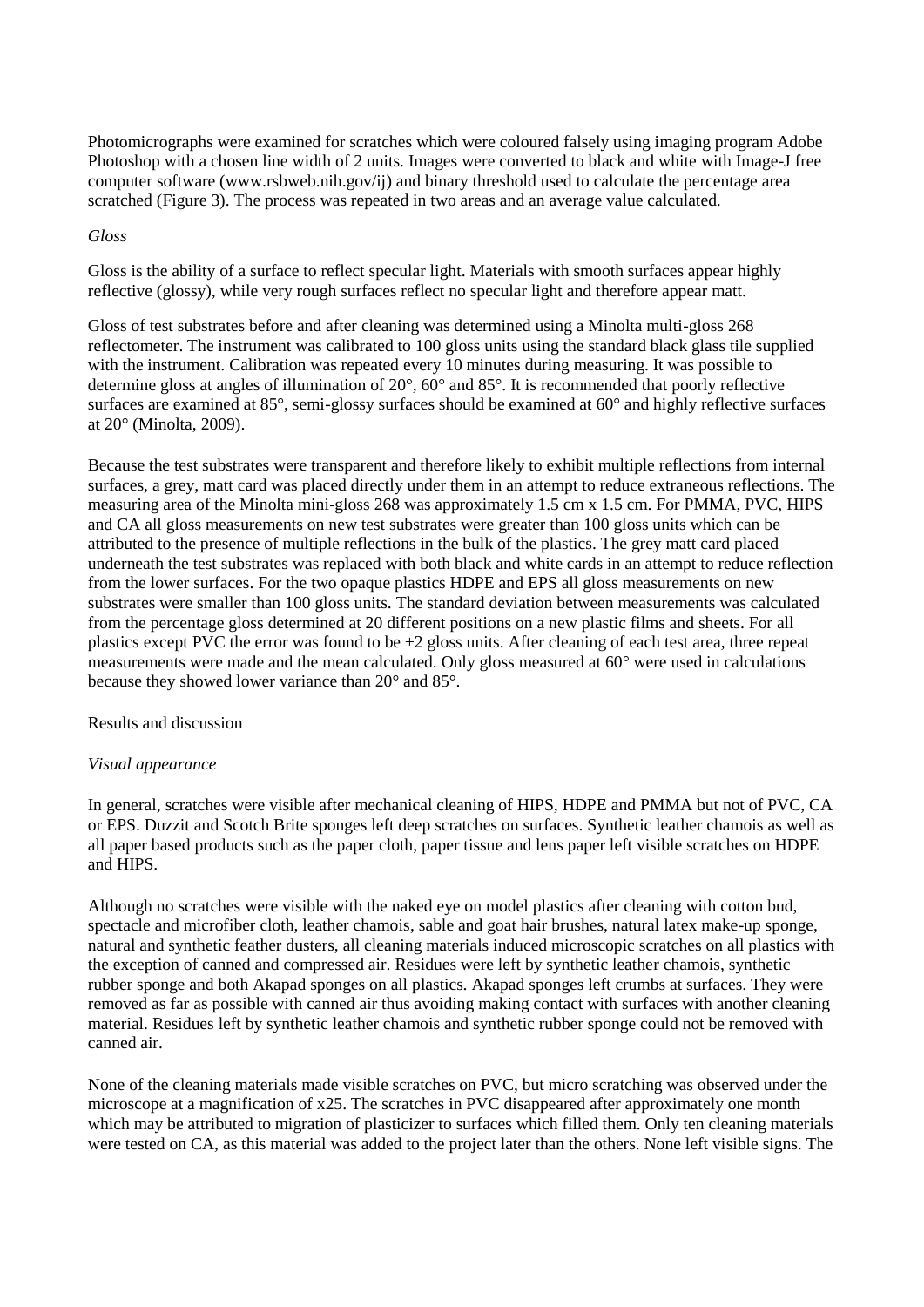fact that no scratches were visible on EPS was attributed to its uneven surface structure which greatly influenced its appearance.

Dry-ice abraded all model plastics except for PMMA and PVC. Surfaces of HDPE and HIPS appeared to be sandblasted after cleaning and EPS was destroyed by it. Because damage to most plastics was severe after cleaning with dry-ice, samples were only examined visually.

#### *Percentage change in contact angle*

Visual examination suggested that some cleaning materials left residues at plastic surfaces. Compressed air, goat hair brush, latex sponge, synthetic leather chamois and white Akapad sponge caused large changes in contact angles thus indicating the presence of residues (Ryan and Poduska, 2008). Figure 4 shows results for HIPS but reflects the general trend for all plastics. The percentage change in contact angle after cleaning with compressed air from a pressure hose shows that surfaces have been contaminated, most likely with compressor oil. This is interesting as the compressor is equipped with an oil filter, which means that the air was expected to be clean.

#### *Percentage area scratched*

Some plastics were more easily scratched than others. The most vulnerable plastics were HIPS and HDPE, followed by PVC, PMMA and CA. Scratches could not be measured on EPS due to its inhomogeneous surfaces. Two percent of the PMMA surface was covered by scratches compared to 9 percent of the HIPS when both were cleaned using a cotton cloth. It should be noted that most of these scratches were invisible to the naked eye.

Figure 5 shows the percentage area scratched when cleaning HIPS. In general, sponges and paper based products caused more scratching of surfaces than other materials. Results from dry ice are not included in the graph.

## *Percentage change in gloss*

Changes in gloss before and after cleaning were highest for EPS, HIPS and HDPE, though there was little variation between plastics. Reduction in gloss for HIPS and HDPE may be attributed to the many scratches induced by cleaning. The high percentage gloss change for EPS is related to the low gloss of the material itself. For fresh EPS the gloss at  $60^\circ$  is only 9 gloss units. This means that a change of just one single gloss unit results in a very high percentage gloss change.

The high flexibility of PVC made it difficult to measure gloss because small deformations caused by handling were reflected by the gloss measurements. Variation in gloss on new PVC were higher than on other plastics, indicating that gloss measurements were not the most reliable evaluation method for this material. Figure 6 shows the percentage change in gloss for HDPE, which reflects the general trend for all plastics. Duzzit sponge caused the highest percentage change in gloss while dusters, compressed air of both types induced some of the lowest.

## Vector to summarize all measurements

The results from gloss measurements, contact angle and percentage of surface scratched were summarized using a vector based on the assumption that there was a relationship between them. The mechanical cleaning vector, M, was defined as:

# $M = \sqrt{((\% change in gloss)^2 + (\% change in contact angle)^2 + (\% area sorted)^2)}$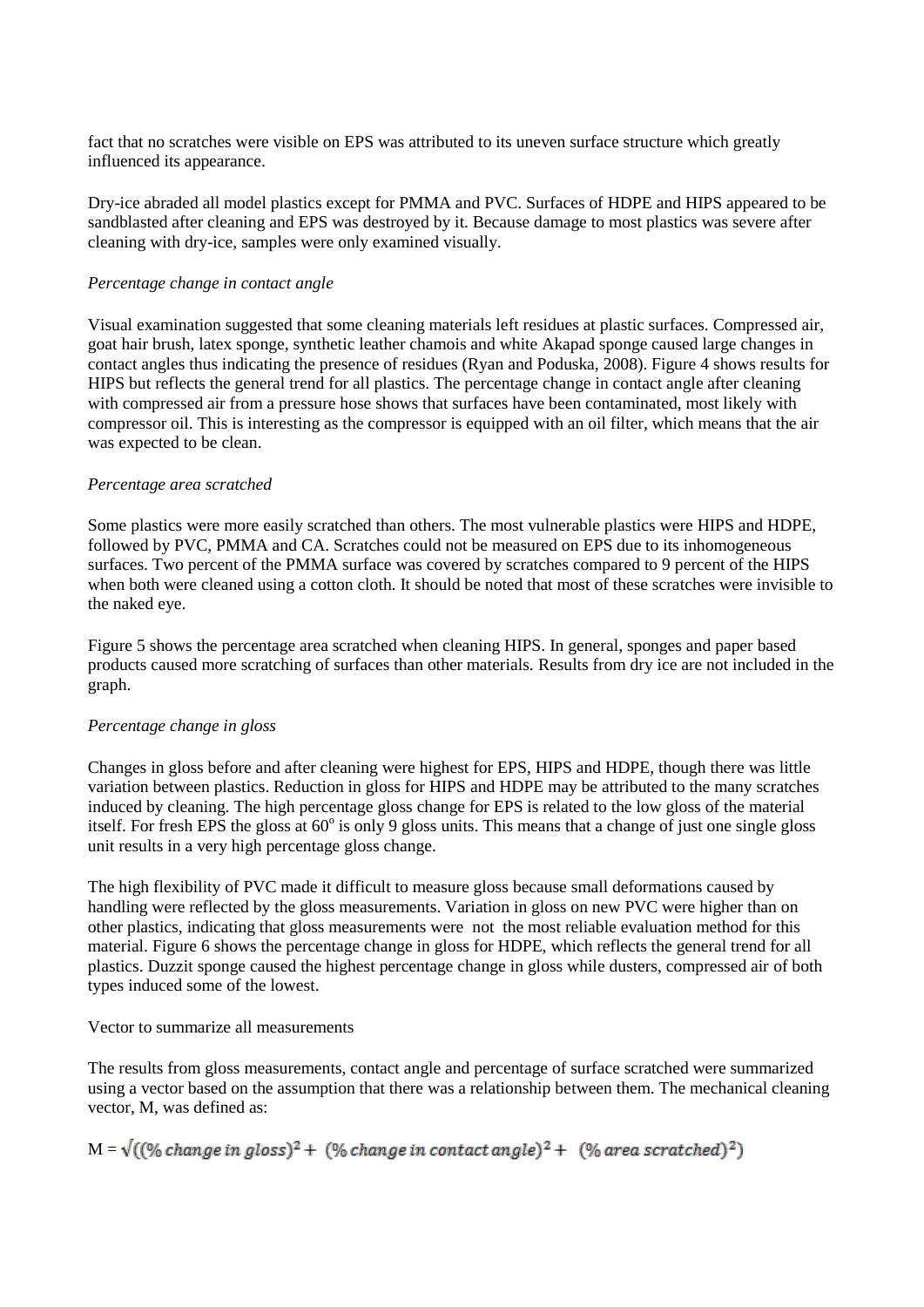The higher the score the more damaging the cleaning material. Figure 7 shows the mechanical cleaning vector for four of the plastics. The results of CA are excluded from this figure because only ten cleaning materials were tested on this material. Results of EPS are excluded because percentage area scratched was not measurable.

Duzzit sponge was the most damaging material for all plastics. This finding fits well with visual examination because surfaces cleaned with Duzzit sponge were severely scratched. Almost all types of sponges both synthetic and natural had high mechanical cleaning vectors, some because of scratching and others because of deposited residues. Surprisingly the goat hair brush caused more damage than the nylon tooth brush. Lens paper and paper cloth caused damage to plastic surfaces. Analysis of photomicrographs suggested that all paper based products including paper tissue had scratched a high percentage of the surface.

It should be noted that the results of the visual examination are not incorporated in the mechanical cleaning vector. Although the mechanical cleaning vector appeared low for synthetic leather chamois, visual examination and contact angle measurements had shown that the chamois left an unwanted residue on surfaces which could not be removed with canned air. On the other hand the yellow Akapad sponge had a mechanical cleaning vector above average, but the visual examination showed good results as the crumbs left after cleaning could be removed by canned air. Photomicrographs revealed that the Akapad sponge left few scratches on surface.

## Conclusion

Although mechanical cleaning has been generally perceived as the least damaging technique to remove soiling from plastics, experimental work suggests that the risks of introducing scratches or residues are measurable. It should be emphasized that this research has shown that all of the 22 selected cleaning materials scratched the plastic surfaces, but that some scratches were shallow and invisible to the naked eye. The interesting philosophical question one could ask is whether such damage matters. Repeatedly wiping away the dirt using dry mechanical cleaning is likely to cause visible scratches on plastic surfaces. Of the model plastics investigated, HIPS was the most vulnerable to scratching and PMMA the least.

The effect of linear cleaning motion was compared with circular motion. Although the results were almost identical for both techniques, it was concluded that linear rubs would actually remove dirt from surfaces while circular rubs would merely redistribute it. Cleaning with dry-ice caused severe damage to HDPE, HIPS and EPS.

Evaluation of PMMA, PVC, HDPE, HIPS, CA and EPS before and after cleaning using optical and microscopic techniques, changes in surface energy and gloss, suggested that the ten least damaging mechanical cleaning materials for all plastics were cotton bud, cotton cloth, microfiber cloth, spectacle cloth, leather chamois, sable hair brush, natural and synthetic feather dusters, yellow Akapad sponge and canned air. These materials will be used to apply aqueous and solvent cleaning agents to model plastics in the next phase of the project.

## Acknowledgements

The authors would like to thank The Royal Danish School of Conservation in Copenhagen for loan of the reflectometer and to LTL Dry ICE APS for kindly assisting us with the dry-ice cleaning. The research leading to these results has received funding from the European Community's Seventh Framework Programme FP7/2007-2013 under grant agreement n° 212218 [\(http://popart.mnhn.fr/\)](http://popart.mnhn.fr/).

## References

Minolta: [www.tequipment.net/MinoltaGlossInfo.html](http://www.tequipment.net/MinoltaGlossInfo.html) (last accessed November 2009).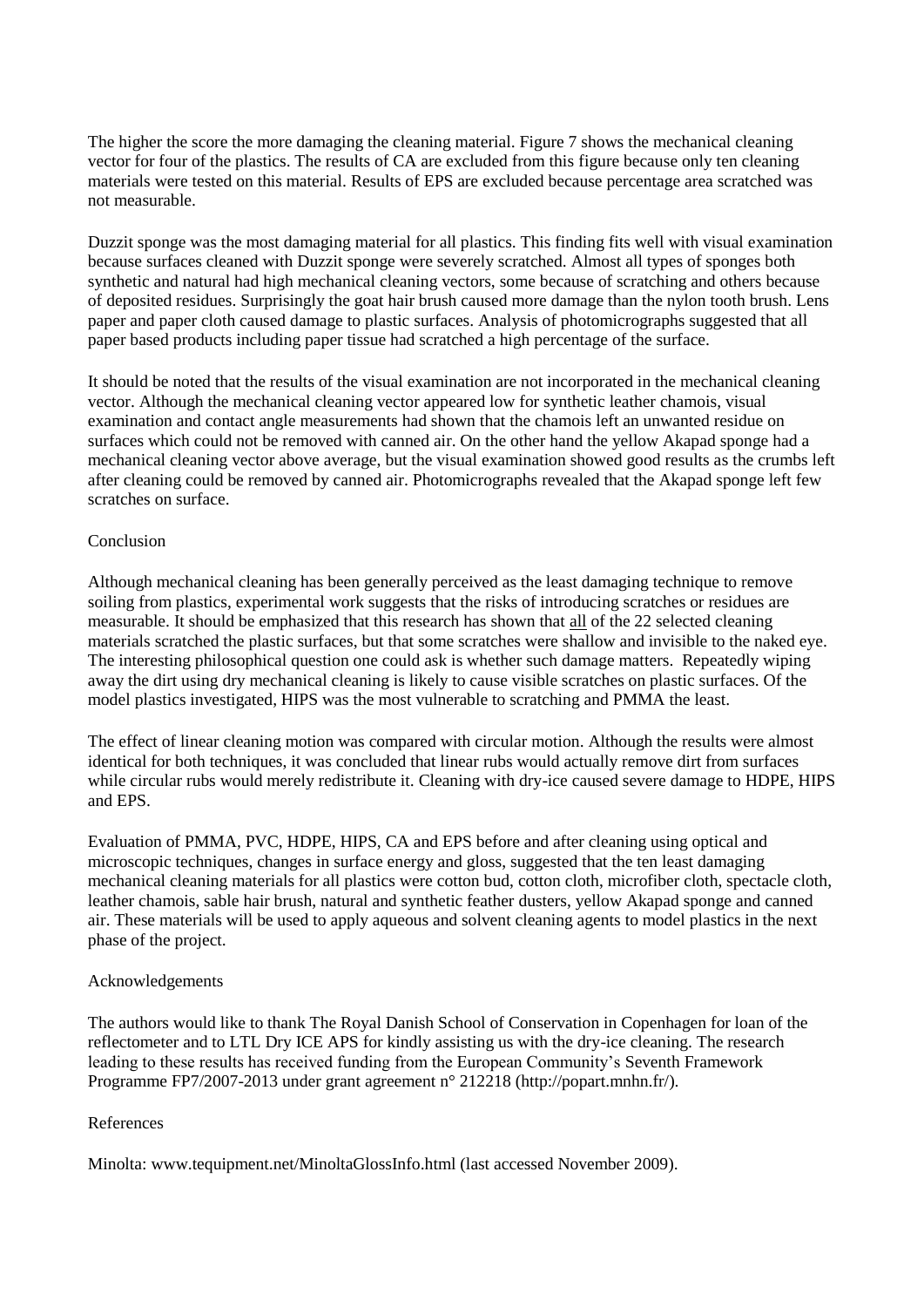Ryan, B.J. and Poduska, K.M. 2008.' Roughness effects on contact angle measurements'. *American Journal of Physics*, 76 (11): 1074-1077.

Shashoua, Y. and Ward, C. 1995. 'Plastics: modern resins with ageing problems'. Conference paper presented at Resins, Ancient and Modern, Aberdeen, September 1995, SSCR: 33-37. **Suppliers** 

Veho VMS-004 USB microscope Deluxe model: [www.veho-uk.com](http://www.veho-uk.com/)

Minolta Multi-Gloss 268 reflectometer: www.konicaminolta.com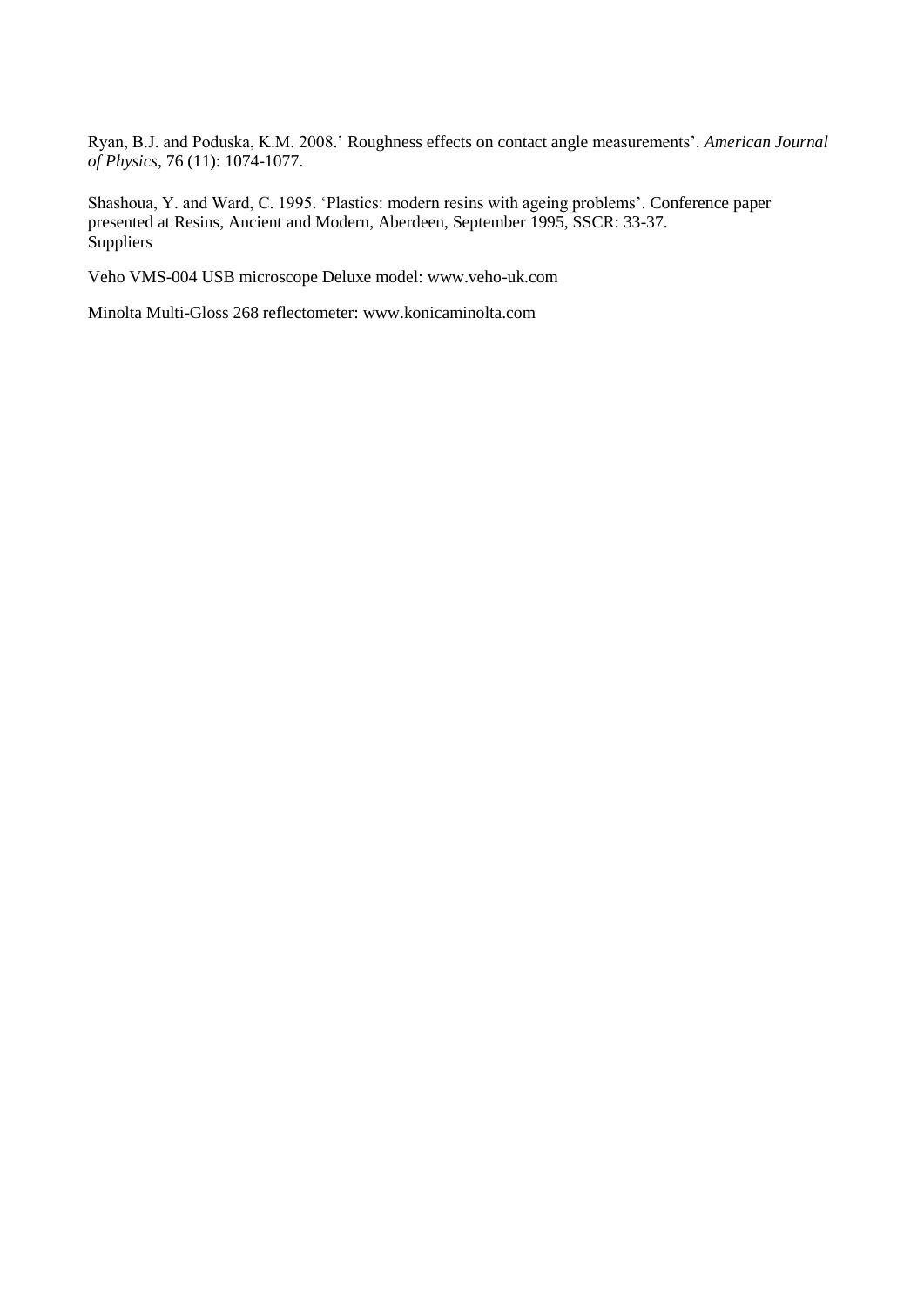# Tables and figures

| <b>Plastics</b>           |                                                       |                                                                     |                                                          |                                                                               |
|---------------------------|-------------------------------------------------------|---------------------------------------------------------------------|----------------------------------------------------------|-------------------------------------------------------------------------------|
| Plastic type              | <b>Product name</b>                                   | <b>Description</b>                                                  | Material                                                 | <b>Supplier</b>                                                               |
| PMMA                      | Plexiglas®XT 0A000                                    | Transparent and<br>colourless sheet                                 | Polymethylmethacrylate                                   | Rias A/S, www.rias.dk                                                         |
| <b>PVC</b>                | Transparent oilcloth                                  | Transparent and<br>colourless film                                  | Polyvinyl chloride                                       | Jysk A/S, www.jysk.as                                                         |
| CA                        | Clarifoil <sup>®</sup>                                | Transparent and<br>colourless film                                  | Cellulose acetate                                        | DAKA BV, www.daka-<br>oss.com                                                 |
| <b>HDPE</b>               | <b>PE-HD 500</b>                                      | White sheet                                                         | High density polyethylene                                | Weber Métaux et<br>Plastiques, www.weber-<br>france.com                       |
| <b>HIPS</b>               | Styrolux 80/20                                        | Transparent and<br>colourless sheet                                 | High impact polystyrene                                  | Bay Plastics Ltd.,<br>www.bayplastics.co.uk                                   |
| <b>EPS</b>                | Foam board                                            | Transparent and<br>colourless though it<br>appears white and opaque | Polystyrene extruded                                     | W Hobby Wholesale Ltd.,<br>www.hobby.uk.com                                   |
| <b>Cleaning materials</b> |                                                       |                                                                     |                                                          |                                                                               |
| Article name              | <b>Product name</b>                                   | <b>Description</b>                                                  | Material                                                 | <b>Supplier</b>                                                               |
| Cotton bud                | Cotton Wool Hospital<br>Quality code 5909             | 500g roll. Homemade<br>cotton bud made on a<br>china stick          | Cellulose                                                | Robinson Healthcare Ltd.,<br>www.robinsoncare.com                             |
| Cotton cloth              | Dish towel                                            | Woven cotton. Washed<br>before used                                 | Cotton                                                   | SuperBrugsen,<br>www.superbrugsen.dk                                          |
| Spectacle cloth           | Spectacle cloth                                       | Thin fibers and closed<br>weaving                                   | Polyester and polyamide                                  | EverClean, www.brauner-<br>as.dk                                              |
| Microfiber cloth          | Microfiber cloth                                      | Thick fibers and open<br>weaving                                    | Polyester and polyamide                                  | EverClean, www.brauner-<br>as.dk                                              |
| Paper tissue              | <b>Tork Premium Facial</b><br>Tissue Extra Soft       | Package with 100 sheets                                             | Virgin fibres (cellulose)                                | SCA Hygiene Products A/S,<br>www.tork.dk                                      |
| Paper cloth               | <b>Tork Premium</b><br>Multipurpose Cloth 510<br>Roll | Roll with 1000 sheets                                               | Cellulose pulp,<br>polypropylene and<br>polyester fibres | SCA Hygiene Products A/S,<br>www.tork.dk                                      |
| Lens paper                | Assistent Linsenpapier no.<br>1019                    | Package with 500 sheets                                             | Cellulose                                                | Assistent Glaswarenfabrik<br>Karl Hecht GmbH & Co,<br>www.hecht-assistent.com |
| Leather chamois           | Leather chamois                                       | Washed before use. Soft<br>(fluffy) side was used for<br>testing    | Tanned lambskin                                          | Stiwex/DAY-system A/S,<br>www.day-system.com                                  |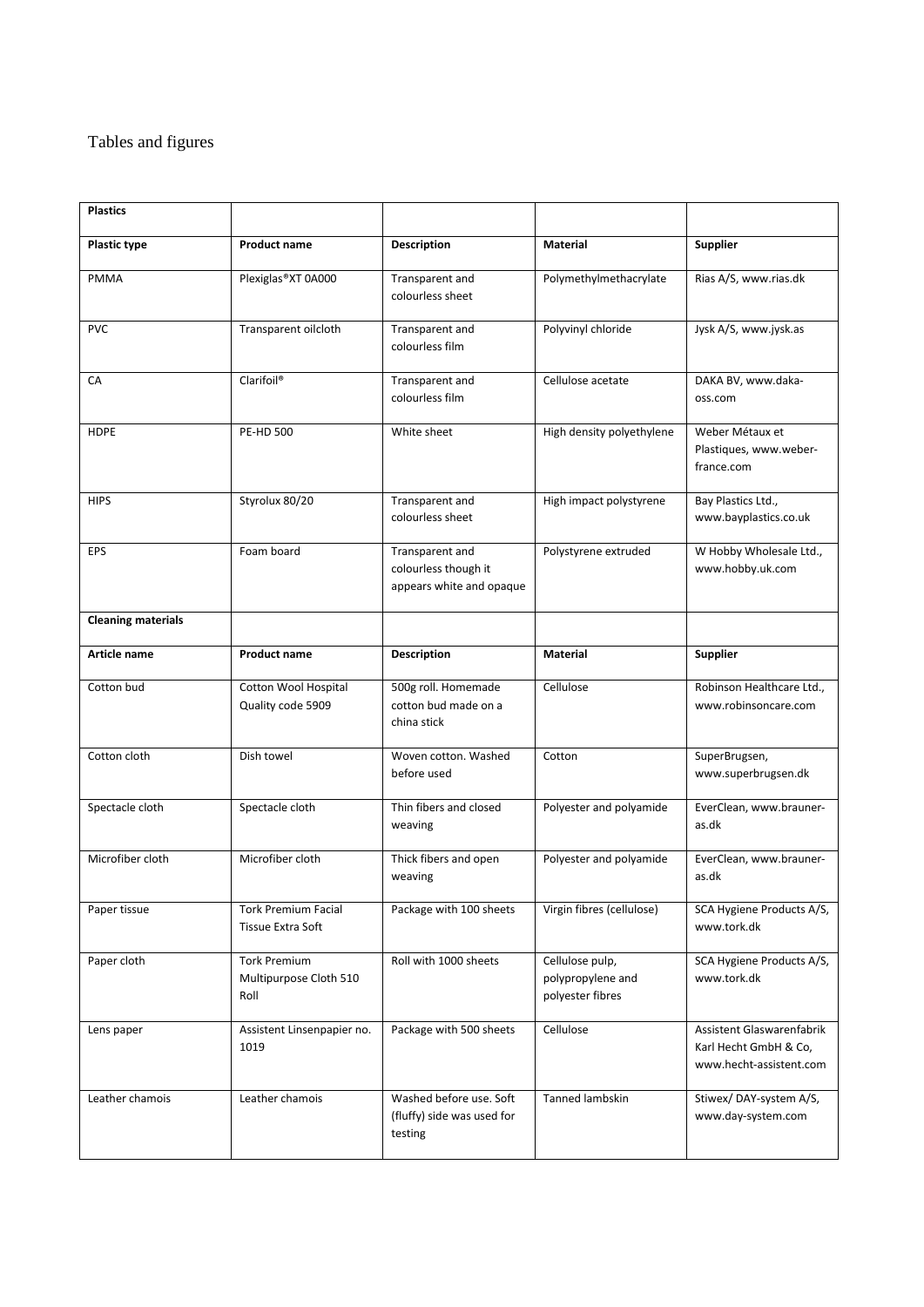| Synthetic leather chamois | Synthetic leather chamois     | Synthetic chamois with                                  | Viscose and synthetic     | Anton Walraf Söhne                 |
|---------------------------|-------------------------------|---------------------------------------------------------|---------------------------|------------------------------------|
|                           |                               | small holes                                             | latex                     | GmbH & Co,<br>www.walraf.com       |
|                           |                               |                                                         |                           |                                    |
| Goat hair brush           | Japanese brush                | Size 2 (width 50mm)                                     | Goat hair                 | Deffner und Johann                 |
|                           |                               |                                                         |                           | GmbH, www.deffner-<br>johann.de    |
|                           |                               |                                                         |                           |                                    |
| Sable hair brush          | A&B brush no. 6074            | Size 8                                                  | Sable hair                | A & B pensler,                     |
|                           |                               |                                                         |                           | www.bottzauw.dk                    |
| Tooth brush               | Tooth brush                   | Soft hairs                                              | Nylon hair                | Unknown origin                     |
| Duzzit sponge             | Duzzit sponge eraser          | Package with four sponges                               | Melamine formaldehyde     | 151 Products Ltd.,                 |
|                           |                               | in blue and white                                       | resin                     | www.151.co.uk                      |
|                           |                               |                                                         |                           |                                    |
| White Akapad sponge       | Akapad white no. 4151         | Scouring pad with                                       | Styrene butadiene rubber  | Akachemie Albert                   |
|                           | (Formerly known as<br>Wishab) | synthetic sponge.<br>Recommended for paper              |                           | Kauderer GmbH,<br>www.akachemie.de |
|                           |                               |                                                         |                           |                                    |
| Yellow Akapad sponge      | Akapad hard no. 4121          | Scouring pad with                                       | Synthetic rubber          | Akachemie Albert                   |
|                           | (Formerly known as            | synthetic sponge.                                       |                           | Kauderer GmbH,                     |
|                           | Wishab)                       | Recommended for wall                                    |                           | www.akachemie.de                   |
|                           |                               | paintings.                                              |                           |                                    |
| Latex sponge              | Make-up sponge                | Bag with 20 sponges in                                  | Latex                     | Netto Supermarket,                 |
|                           |                               | white and skin colour                                   |                           | www.netto.co.uk                    |
| Synthetic rubber sponge   | Make-up sponge                | Bag with 40 sponges in                                  | Styrene butadiene rubber  | M-cosmetics,                       |
|                           | (synthetic)                   | white and pink                                          |                           | www.matas.dk                       |
| Scotch-Brite sponge       | Scotch-Brite® Non-Scratch     | Scouring pad with soft                                  | Polyurethane ester        | 3M, www.3m.com                     |
|                           | Scrub Sponge no. 625          | sponge                                                  |                           |                                    |
|                           |                               |                                                         |                           |                                    |
| Feather duster            | Feather duster                | A single feather obtained                               | Ostrich feather           | Handler textiler,                  |
|                           |                               |                                                         |                           | www.handler-textiler.dk            |
| Synthetic feather duster  | Swiffer Duster Kit            | Synthetic feather duster                                | Polyester and             | Swiffer <sup>®</sup> ,             |
|                           |                               |                                                         | polypropylene microfibers | www.swiffer.com                    |
| Canned air                | Pressurised Air Duster        | Can containing 400ml                                    | Compressed air            | Lyreco Danmark A/S,                |
|                           |                               |                                                         |                           | www.lyreco.dk                      |
|                           |                               |                                                         |                           |                                    |
| Compressed air            | Compressed air                | In-house compressed air.<br>Technically cleaned for oil |                           |                                    |
|                           |                               | residues                                                |                           |                                    |
|                           |                               |                                                         |                           |                                    |
| Dry-ice                   | Asco Carbon Dioxide           | Temperature of solid CO <sub>2</sub> :                  | Solid carbon dioxide      | LTL Dry Ice APS, www.ltl-          |
|                           |                               | $79^{\circ}$ C                                          |                           | dryice.dk                          |

Table 1. Model plastics and cleaning products evaluated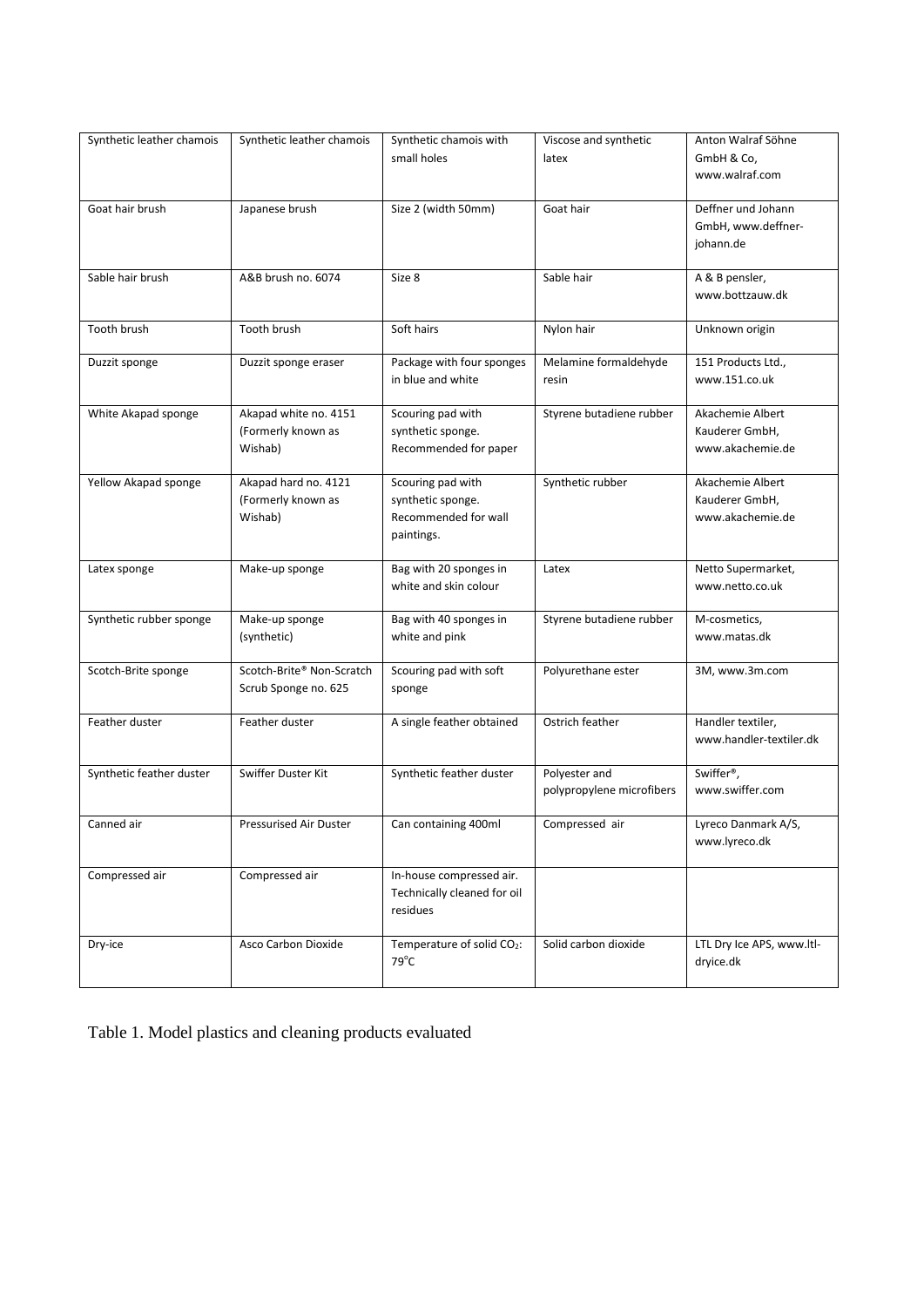

Figure 1. A selection of the tested cleaning materials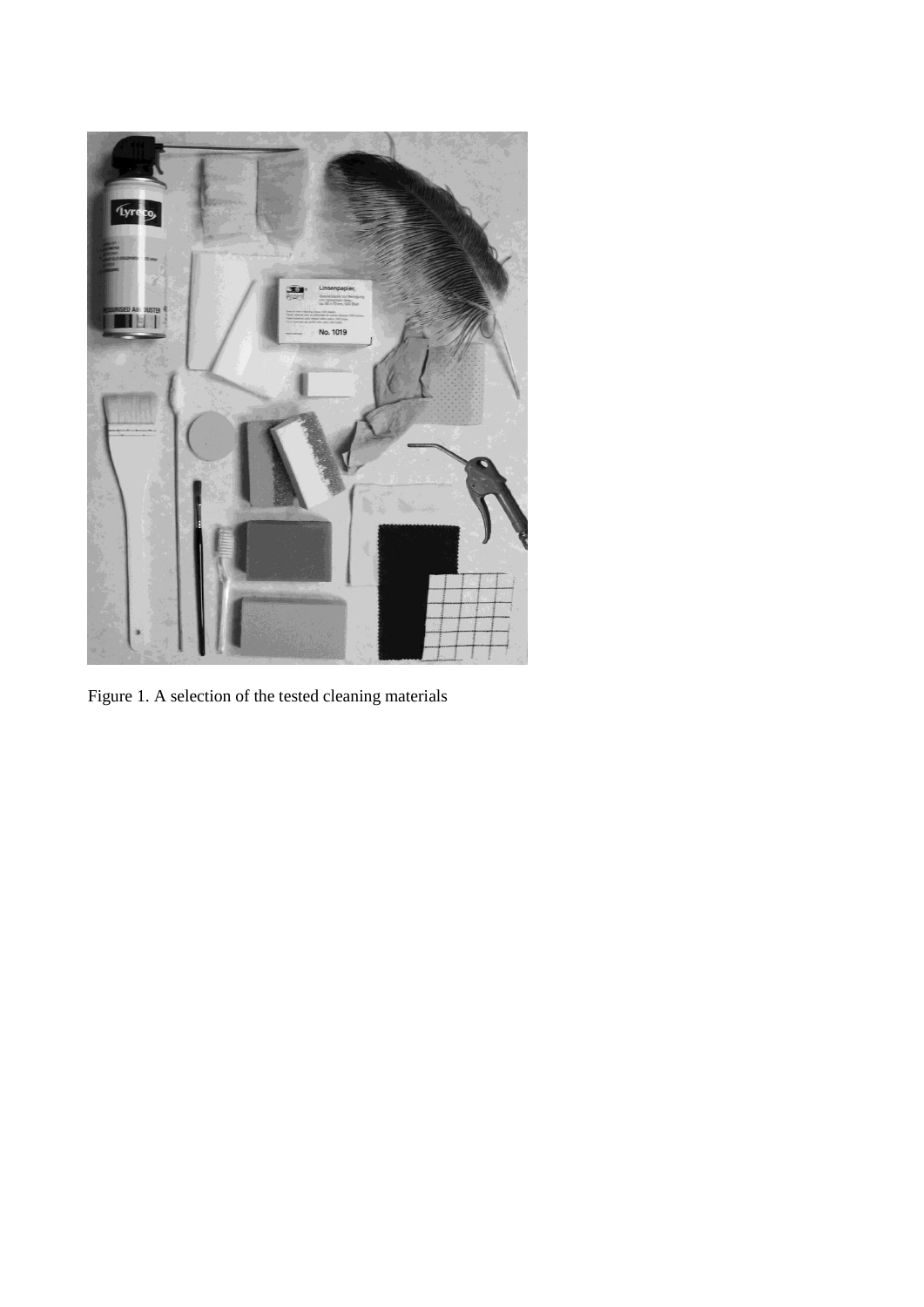

Figure 2. Setup for determining contact angle of distilled water on PMMA samples with a USB microscope



Figure 3. Photomicrograph (left) was falsely coloured using Abobe Photoshop (middle), converted to black and white using Image-J (right) and binary threshold used to calculate percentage area scratched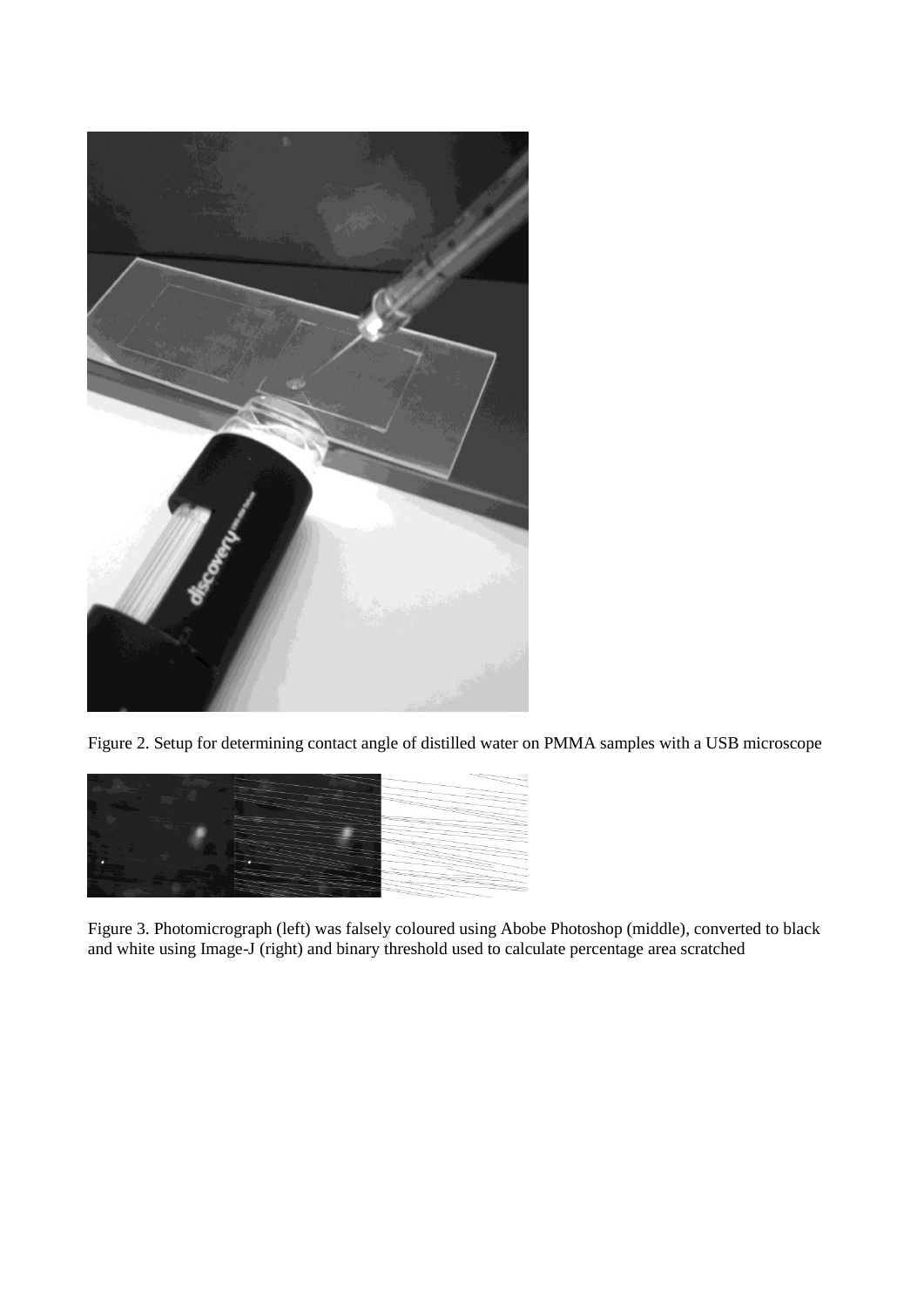

Figure 4. Percentage change in contact angle on HIPS after applying five linear rubs to surface



Figure 5. Percentage area scratched on HIPS after applying five linear rubs